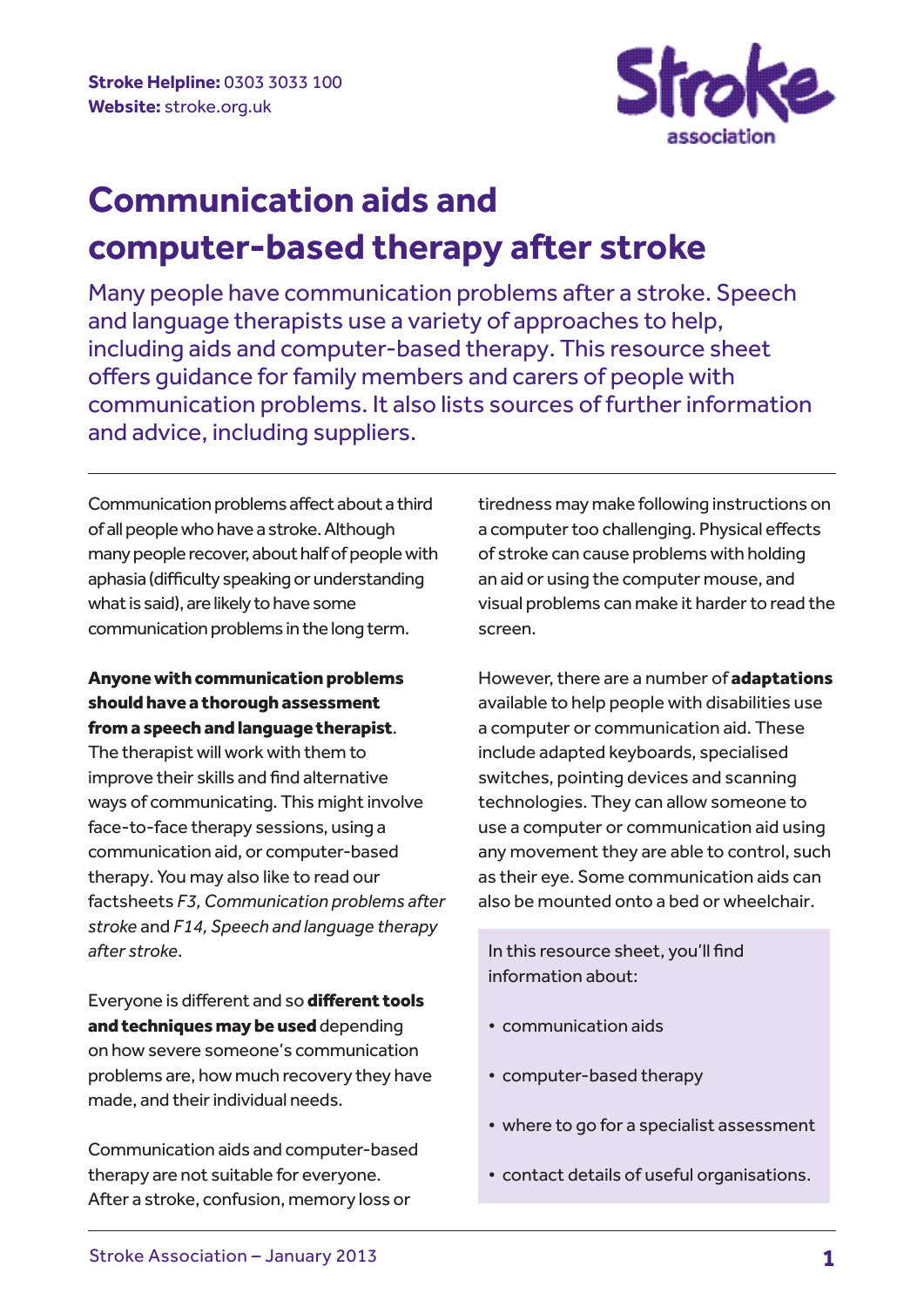## **Communication aids**

A communication aid can be anything that makes communicating quicker and easier. They range from simple charts with words and pictures to portable electronic devices.

Simple communication aids include alphabet boards, communication charts and books. These aids display large letters or words, as well as sets of colour pictures, photos or symbols. For example, an aid might have a grid of pictures to represent feelings and moods such as 'hungry', 'thirsty', 'happy' and 'sad.' Each picture is usually labelled with the word, too. The person can then point to an image on the board to indicate what they want to say. Our communication chart is a good example – see page 6 for details.

An E-Tran Frame is a specialised chart that can be used when someone cannot use their hands to point, for example if they have locked-in syndrome and can only move their eyes. They can use their eye gaze to indicate a letter, word or symbol that is attached to this large frame, which is held in front of them by a trained carer.

A communication passport is used as a record to communicate with health and social care providers so that the stroke survivor's needs, likes and dislikes can be properly heard and taken into account. A ready-made medical passport is available from Speakability, and templates to create your own are available on many websites. See the *Useful organisations* section.

## **Electronic aids**

Specially designed electronic devices to aid communication are available, such as **Voice** Output Communication Aids (VOCAs).

VOCAs use a computer-generated voice to play messages aloud. Some can be operated simply with one finger to select pre-recorded messages. Others have a keyboard so typed text can be converted into speech. This may help if someone has difficulty speaking, but can still write or type.

## **Symbol sets**

If someone has difficulty reading or spelling after a stroke, there are a number of symbol sets available. Sets of picture symbols represent a range of vocabulary and subject matter. There are different sets for different communication needs and abilities. Someone can select and group the symbols to form personalised messages and communicate with others. One example of a symbol set is Talking Mats (see *Useful organisations*).

### **Apps**

Apps are software applications for smartphones, hand-held computers or other mobile devices. Once they are downloaded to the device, apps provide specific functions – for example there are apps for games and music. Some apps are available free, but you need to pay for others.

Apps for communication work in a variety of ways. Many of them allow you to pick symbols, and add text and sound to them. Some will let you choose a pre-recorded voice or record your own voice saying the words. See page 9 for a list of apps (*Useful organisations*).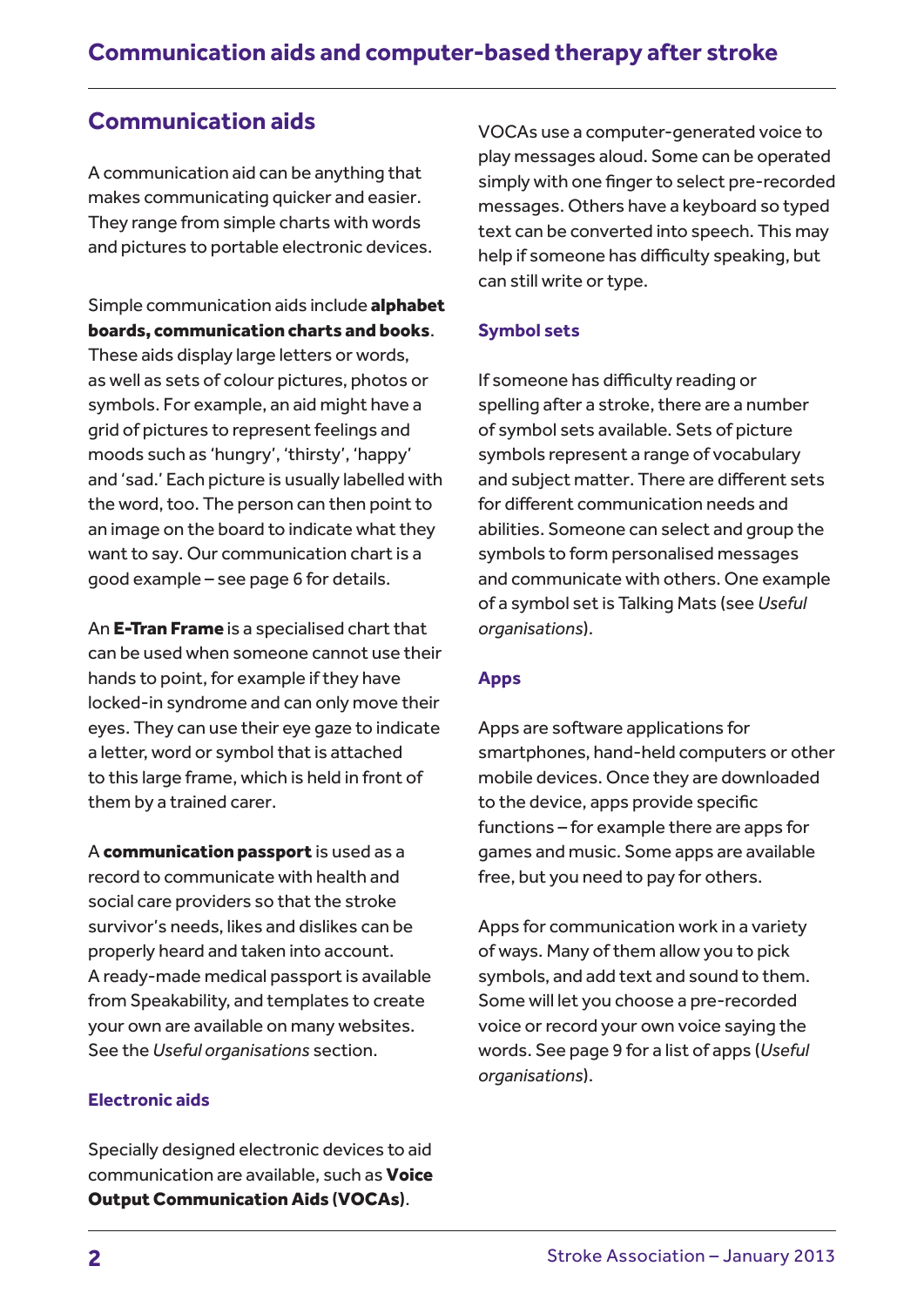### **How do electronic aids and apps help?**

Electronic aids and apps allow the user to communicate in a variety of ways. Many allow the user to combine different forms of media such as symbol sets, personal photos, video and audio voice recordings.

They can include functions to:

- group words, pictures or symbols together on a screen to represent meaningful phrases or messages
- store standard messages or responses to access later by pressing a single key
- upload personal photos, videos or voice recordings to include as part of a message
- flash messages to the screen or play them aloud through the device's speakers.

There are also specialised electronic communication aids that are larger than hand-held devices. These may offer other computer functions such as access to the internet and email.

If someone has aphasia and their speech continues to improve, there is no reason why they can't keep using communication aids for additional support.

## **When are communication aids used after stroke?**

If someone has not significantly recovered from aphasia two weeks after their stroke, then a speech and language therapist should assess them for all alternative means of communication possible. This can involve using gestures and facial expressions, drawing, writing, or communication aids.

These alternatives may help the stroke survivor to communicate more easily and may be used alongside ongoing therapy to help them to recover.

People with dysarthria or dyspraxia have problems co-ordinating the correct muscles in their mouth and throat to speak. If these problems continue in the long term, a communication aid may be suitable.

## **Assessments for communication aids**

If someone has not been assessed for communication aids in hospital, their GP can refer them to a local speech and language therapist. The therapist can then refer them on to a specialist communication aid centre if necessary.

The NHS has a small number of **specialist** centres where someone can be assessed for a communication aid. At these centres, they will see a speech and language therapist and other professionals who have specialist knowledge and training in technologies for communication. They will aim to identify the most helpful aids for someone. Carers and family members can all be involved in the assessment. If someone's needs are more complex, they may need to see other professionals, such as a physiotherapist or a vision specialist.

People usually need to be referred to a communication aid centre by an NHS or private speech and language therapist, but this can vary. Ask the speech and language therapist for advice and see the *Useful organisations* section for contact details of the main centres. Communication Matters is a charity that has a full list of these services.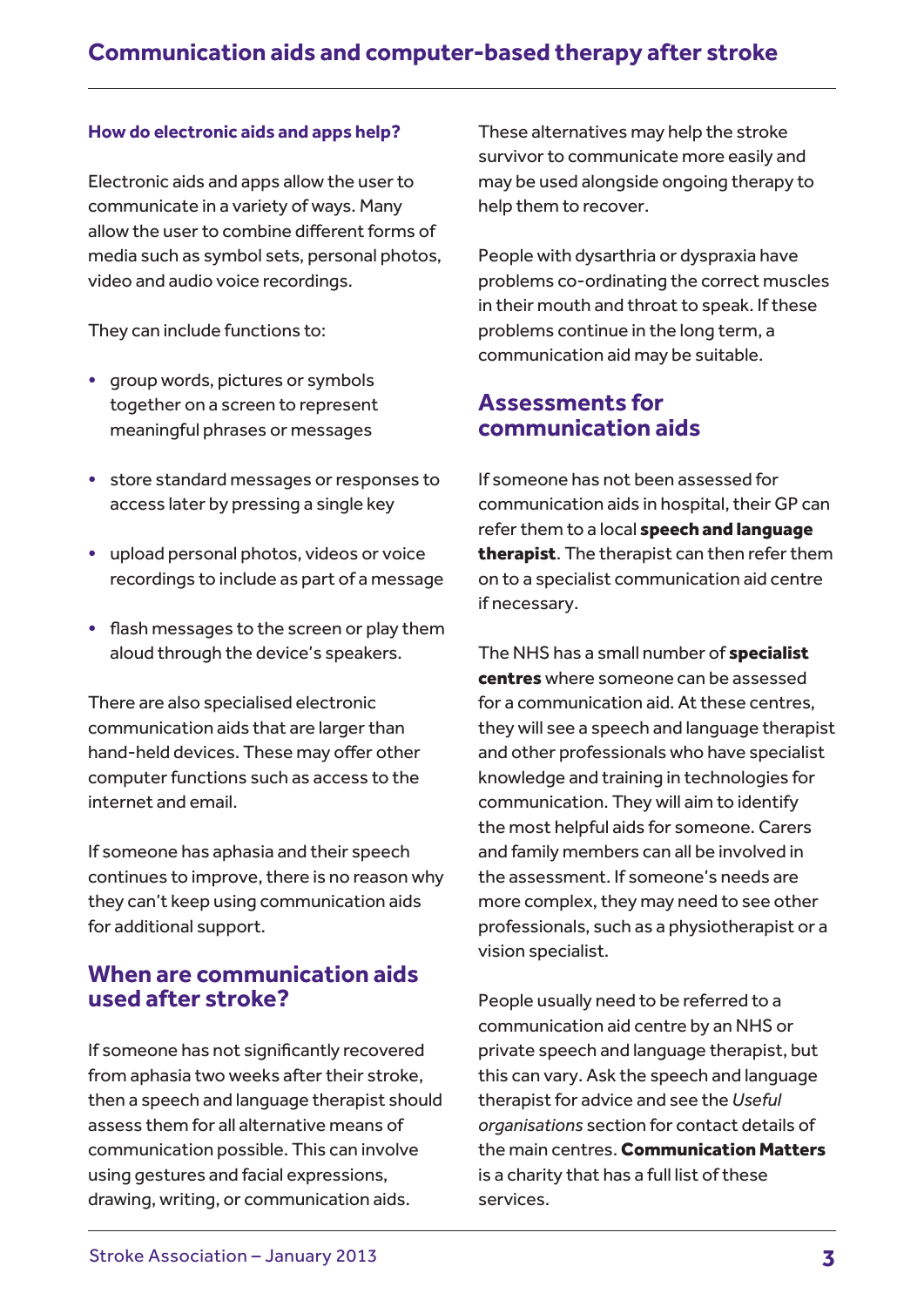The assessment services may also offer general advice on the communication aids available from independent suppliers, as well as on related technology, including apps. Many NHS assessment services provide trial loans of equipment, as well as training and support.

## **Training**

Using a communication aid can help improve someone's quality of life after a stroke. When considering what type of aid may be helpful, it is essential to think about the needs of everyone involved, including family members and carers. Using a communication aid can be a big adjustment for families and carers to make and training and support should be offered. The whole family may need ideas to help them to bring alternative ways of communicating into everyday situations. They may also need to adapt how they hold conversations. Ask the speech and language therapist for advice.

## **Buying communication aids**

If you are considering buying a communication aid privately from a specialised supplier for someone with aphasia, speak to a speech and language therapist first. You can request a free trial of any equipment, and many commercial suppliers offer an initial assessment, advice, training and ongoing support. Ask about what backup systems are needed if the electronic device malfunctions or loses power.

Electronic aids may have many features that can be personalised according to someone's needs. For example they could be multilingual. Making sure an aid is personal and providing training and support are great ways to make it a success.

## **Computer-based therapy**

This type of therapy involves **doing** practical exercises using a computer. It includes specific exercises for the different communication problems someone may experience after stroke. These programmes are designed to be user-friendly, interesting and interactive to encourage people to use them regularly.

Computer-based therapy programmes may have:

- pictures or symbols next to words on screen, to help with reading difficulties
- visual or spoken cues to prompt the user to answer questions by typing or speaking into a microphone
- spoken commentary to give feedback
- videos, with a speech and language therapist showing mouth movements, to help the user form different sounds or words
- different levels of difficulty depending on the answers that have already been given.

The exercises focus on particular types of skills. For example, someone with aphasia may need to practise saying single sounds or words.

Here are some examples of exercises for people with aphasia:

- matching pictures with words displayed on the computer screen
- saying aloud the names of objects shown when prompted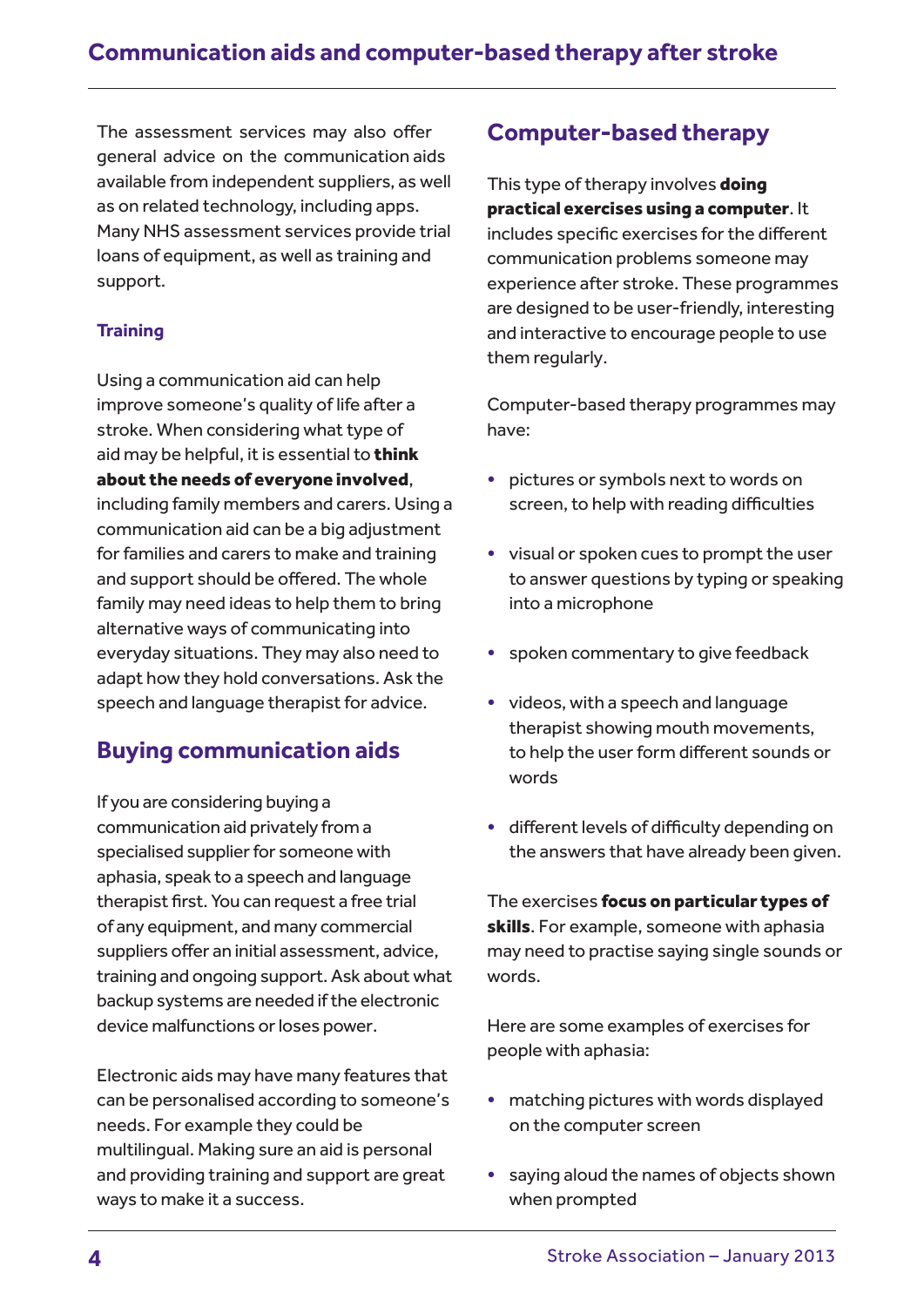## **Communication aids and computer-based therapy after stroke**

• repeating aloud syllables, words, phrases or sentences displayed on screen, or heard through earphones.

There are also specific exercises designed to help with writing, using numbers and for people with dysarthria or dyspraxia.

## **How useful is computer-based therapy?**

Research shows that this type of therapy can help improve a person's communication skills after stroke if it is **tailored to their** specific needs. How useful this approach is will differ from person to person. The specific nature of their speech and language difficulties, their overall health, their motivation to persist at the exercises, and how much therapist support is available will all have an effect.

People with aphasia often feel they benefit from using computer-based therapy. Even if it doesn't guarantee improvement in everyday conversation, computer-based therapy can help improve a number of language skills. For example, exercises designed to help someone find words can also help them understand their meanings. Information linking words and their meanings is stored in the same areas of the brain. Similarly, exercises designed to help someone say whole sentences can also help them understand sentences heard in conversation. This type of therapy may also help someone feel more confident about their overall communication.

Some people find that having both computer-based therapy and face-toface therapy sessions helps them to recover more quickly. It also provides more intensive treatment. Research shows that, in general, this can result in better recovery.

## **How do you access computer-based therapy?**

Computer-based therapy works best with the support and guidance of a speech and language therapist who can assess the person's strengths and weaknesses. The exercises can then be tailored to their specific needs.

The therapy may be given as part of face-toface sessions with the therapist, or carers and family members can be trained to use the software so that therapy can continue at home between sessions.

You can also buy software packages from commercial suppliers. It is a good idea to ask a speech and language therapist for advice first though. Some NHS assessment centres for communication aids can make recommendations or support someone with computer-based therapy. They can also assess whether someone needs computer adaptations.

Commercial suppliers usually offer free trials of their programmes. They may be available on CD, DVD, or as free downloads from websites. Costs can be high, but some suppliers offer an option to subscribe and pay on a monthly basis.

See below for details of assessment centres and commercial suppliers.

## **Useful organisations**

All organisations are UK wide unless otherwise stated.

Please note that technology in this area advances quickly, particularly with apps, and so this list may not be exhaustive.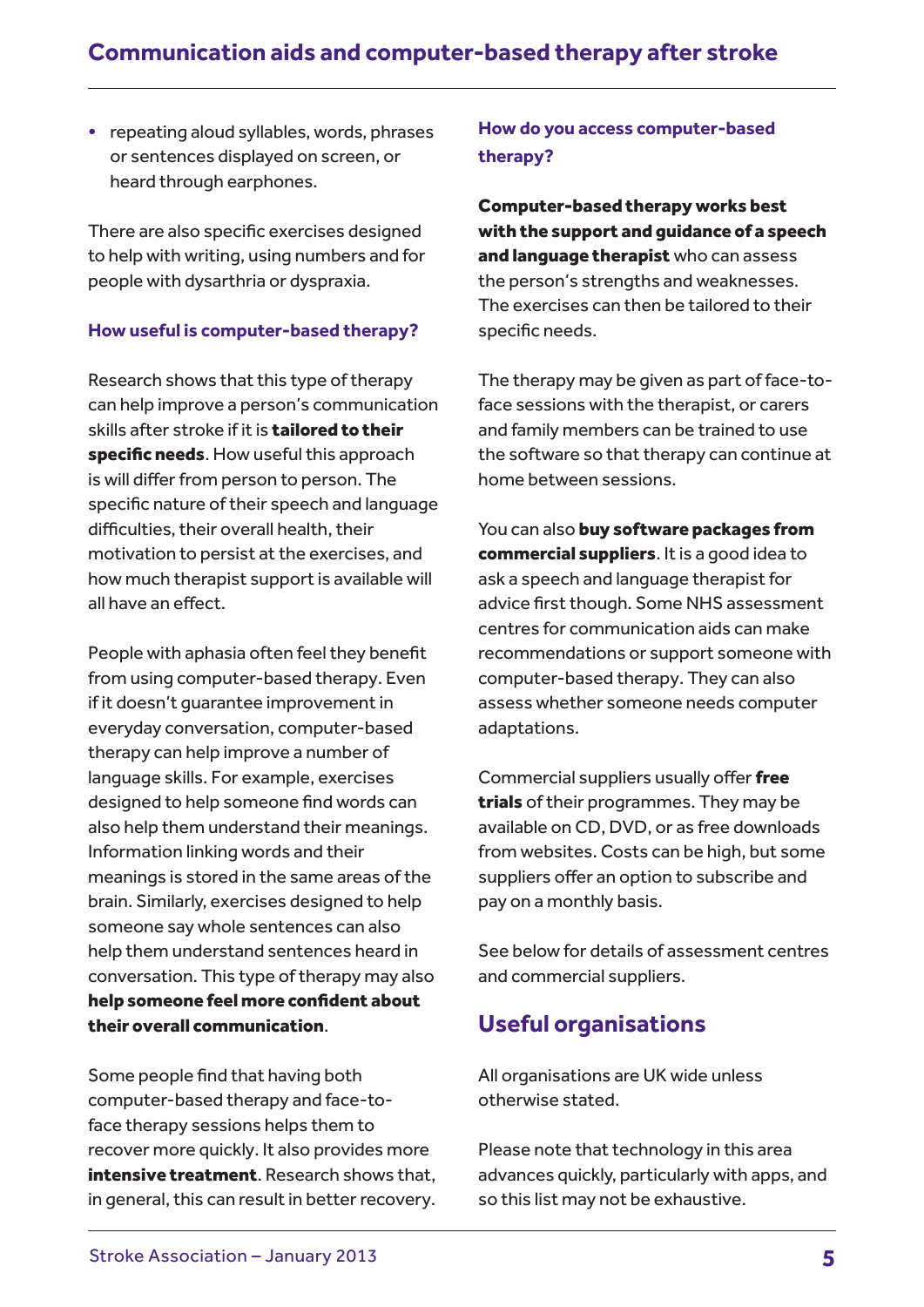## Stroke Association

Stroke Helpline: 0303 3033 100 Email: info@stroke.org.uk Website: stroke.org.uk Contact us for information about stroke, emotional support and details of local services and support groups. Our Communication Support Services are available in some areas of England, Northern Ireland and Wales.

## **Our resources**

Communication card: states "I have had a stroke and find it difficult to speak, read or write. Please give me time to communicate. Speak clearly, taking your time and write down key words. Your help and patience would be appreciated." Also has room for name, address and emergency contact details. (credit card size)

Communication chart: An aid to communication consisting of four sides of A4 with the alphabet, numbers, a clock and pictures for common words such as 'hungry', 'thirsty', 'hot' and 'cold'. (Price £1)

## **Assessment services for communication aids**

The following organisations are key NHS services and charities which provide information and assessments for communication aids. There are many more regional services. Communication Matters (see page 8) has a list of all NHS and private communication aid centres in the UK.

## **England**

ACE Centre

92 Windmill Road, Headington, Oxford OX3 7DR Tel: 01865 759 800

Hollinwood Business Centre, Albert Street, Hollinwood, Oldham OL8 3QL Tel: 0161 358 0151

Website: www.acecentre.org.uk This charity can assess children's and adults' needs for communication aids. They also provide training and ongoing support. People can refer themselves to this service. Their website provides clear explanations, useful links and resources on communications aids. The Oxford centre takes referrals from the south of England and Wales. The Oldham centre covers the north of England. They have a separate website with a list and information about the apps available for the iPod, iPhone and iPad: www.appsforaac.net

## Communication Aid Centre and Computer Assessment Training

Speech and Language Therapy Department, Frenchay Hospital, **Bristol** BS16 1LE Tel: 0117 340 3946

Website: www.cacfrenchay.nhs.uk Leading NHS centre serving the south west of England. Offers specialist assessments for communication aids, computer adaptations and for mounting of equipment on wheelchairs. Provides training, equipment on loan and follow-up reviews.

#### Royal Hospital for Neuro-disability

West Hill, Wandsworth, London SW15 3SW Tel: 020 8780 4513 Website: www.rhn.org.uk Specialist centre for people with neurological conditions including stroke. Offers assessments for severely disabled people who are, for example, minimallyconscious or who have locked-in syndrome.

## Communication, Learning and Technology Service

Wolfson Neurodisability Service, Level 10,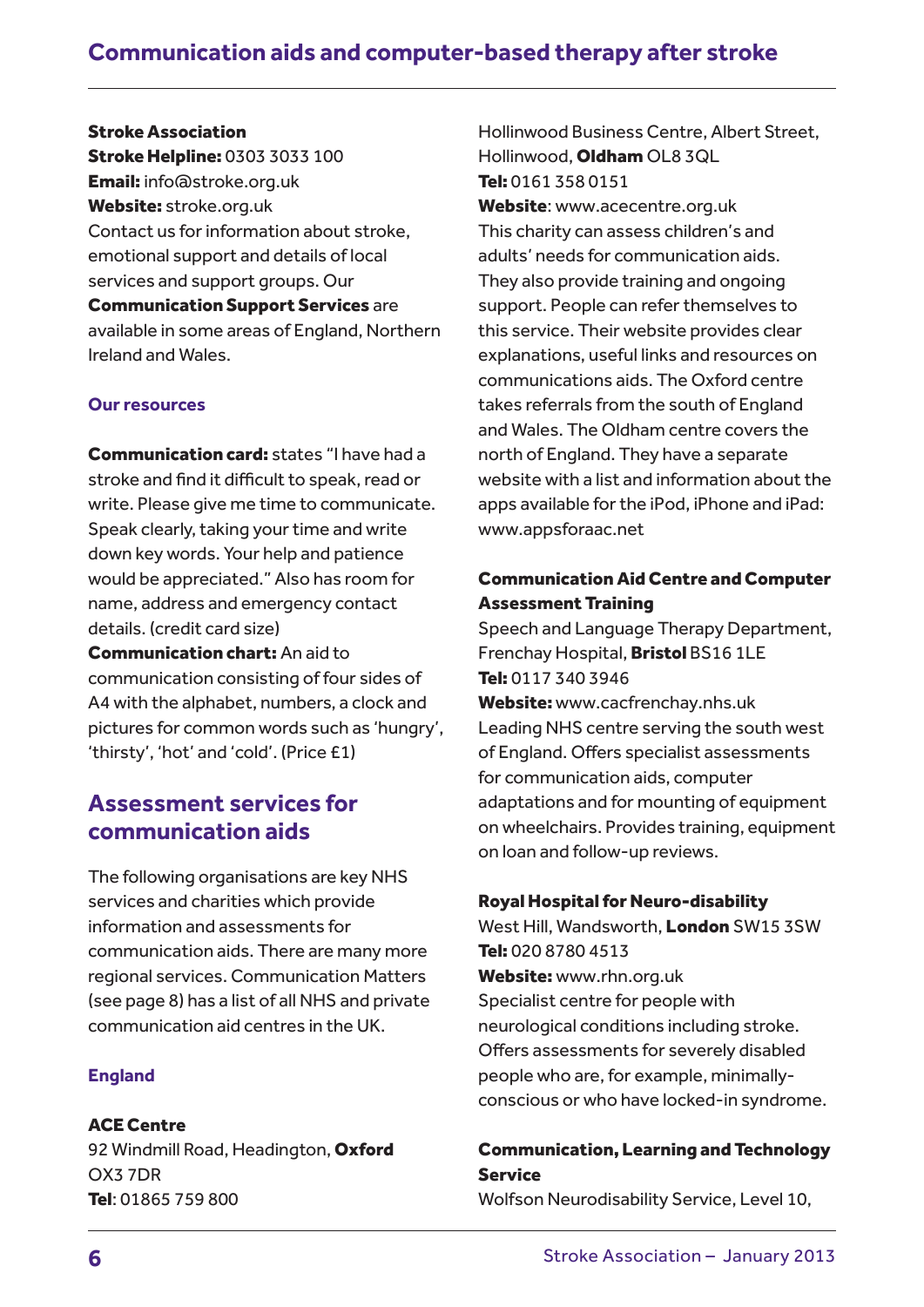## **Communication aids and computer-based therapy after stroke**

Main Nurses Home, Great Ormond Street Hospital, Great Ormond St, London WC1N 3JH Tel: 020 7405 9200, Ext 1144 Service for children only.

## **Northern Ireland**

## Communication Advice Centre

Belfast Health and Social Care Trust Musgrove Park Hospital, RDS Building, Stockman's Lane, **Belfast** BT9 7JB Tel: 028 9090 2905 Website: www.belfasttrust.hscni.net

## **Scotland**

#### AAC Resource

NHS Ayrshire and Arran, Ayrshire Central Hospital, Room 156, Admin Block, Kilwinning Road, Irvine KA12 8SS Tel: 01294 274 191

#### Call Scotland

University of Edinburgh, Moray House, Paterson's Land, Holyrood Road, Edinburgh EH8 8AQ Tel: 0131 651 6235 / 6236 Website: www.callscotland.org.uk Website has a list of communication apps for iPhone, iPod Touch and iPad.

## Technological Assessment and Support Service for Children and the Curriculum (TASSCC)

Aberdeen Exhibition & Conference Centre, Balgownie One, Conference Way, Bridge of Don, Aberdeen AB23 8AQ Tel: 01224 814 775

#### Website:

www.aberdeen-education.org.uk/tasscc For children and young people only.

## **Wales**

## ACE Centre

92 Windmill Road, Headington, Oxford OX3 7DR Tel: 01865 759 800 Website: www.acecentre.org.uk This charity can assess children's and adults' needs for communications aids. They also provide training and ongoing support. People can refer themselves to this service. The website provides clear explanation and useful links and resources on communications aids. The Oxford centre takes referrals from Wales. They have a separate website with a list and information about the apps available for the iPod, iPhone and iPad: www.appsforaac.net

## **Charities offering resources or information and advice**

Some of the following charities refer to 'augmentative and alternative communication' (AAC). This terms covers all forms of communication (other than speech) that are used to express thoughts, needs, wants, and ideas. Examples include writing or using symbols, pictures, or electronic aids.

The term assistive technology means any device that helps someone to perform a task. It includes communication aids.

## 1Voice: Communicating together

Website: www.1voice.info This organisation supports children and teenagers using AAC and their families to overcome the isolation that being unable to speak can cause. Provides regular events and has an online support group and discussion forum.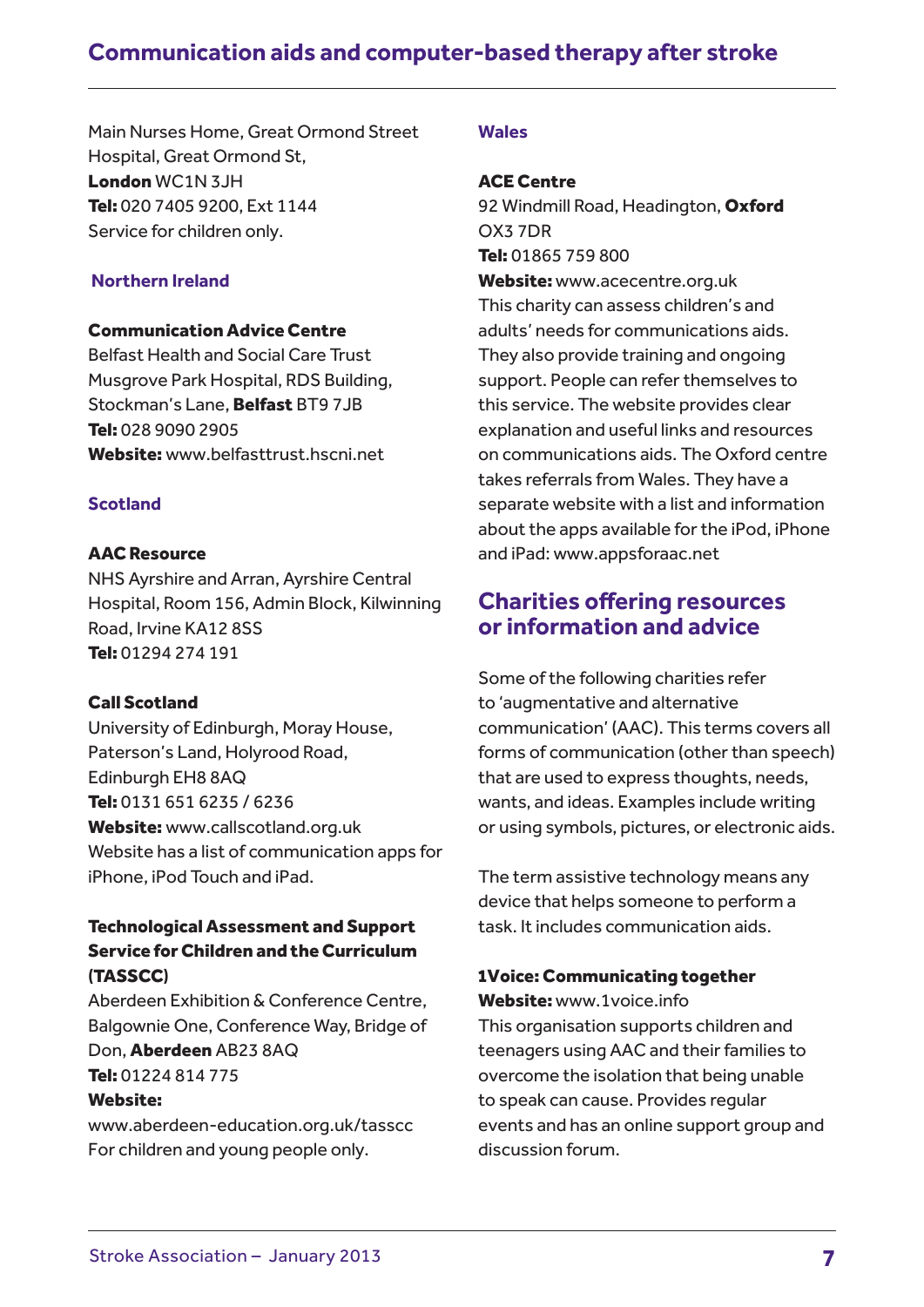## Aidis Trust

Helpline: 0808 800 0009 Website: www.aidis.org This charity provides advice on communication aids and computers to help people with disabilities to communicate. They can arrange assessments and they provide a technical support helpline for all sorts of computer queries.

## Aphasia Corner

Website: http://aphasiacorner.com/blog This is a blog for people with communication difficulties after stroke, their carers and others concerned for the needs of this community.

### Aphasia Now

Website: www.aphasianow.org Website maintained by the charity Connect and run by and for people with aphasia. Explore their resources section for information on aphasia therapy. This includes reviews by a speech and language therapist of well known computer-based therapy, including Revivo, React2 and StepbyStep, as well as Co-Writer for predicting words when typing.

### Aphasia Software Finder

Website: www.aphasiasoftwarefinder.org Independent resource from the Tavistock Trust for Aphasia. Provides a database of computer-based therapy.

## AppsForAAC

Website: www.appsforaac.net

Independent resource from the ACE Centre charity. Provides a database of apps for AAC for the iPod, iPhone and iPad. Explains each app and has a tool for comparing features.

## Augmentative Communication in Practice: Scotland

Website: www.acipscotland.org.uk This working group represents professionals, users and carers involved with AAC in Scotland. The website provides links to communication aid centres in Scotland. They hold regular events and have a range of publications.

### Communication Matters

Tel: 0845 456 8211

Website: www.communicationmatters.org.uk This charity supports people who find communication difficult. Provides publications and online information on AAC and lists NHS and private communication aids centres in the UK. Runs regular events, including some where AAC products are demonstrated.

#### **Connect**

Tel: 020 7367 0840 Website: www.ukconnect.org This charity provides services and support to people with aphasia in London and Bristol. Publishes a wide range of tools, resources and publications to aid communication.

### Disability Action – Northern Ireland

Tel: 028 9029 7880 Website: www.disabilityaction.org Works with people who have disabilities and aims to improve their quality of life. Provides information, employment and training support, mobility assessments and help with transport. Their Digital Inclusion service has assistive technology available to try.

### Empowering Technology

Website: www.emptech.info An independent online database of products, manufacturers, suppliers and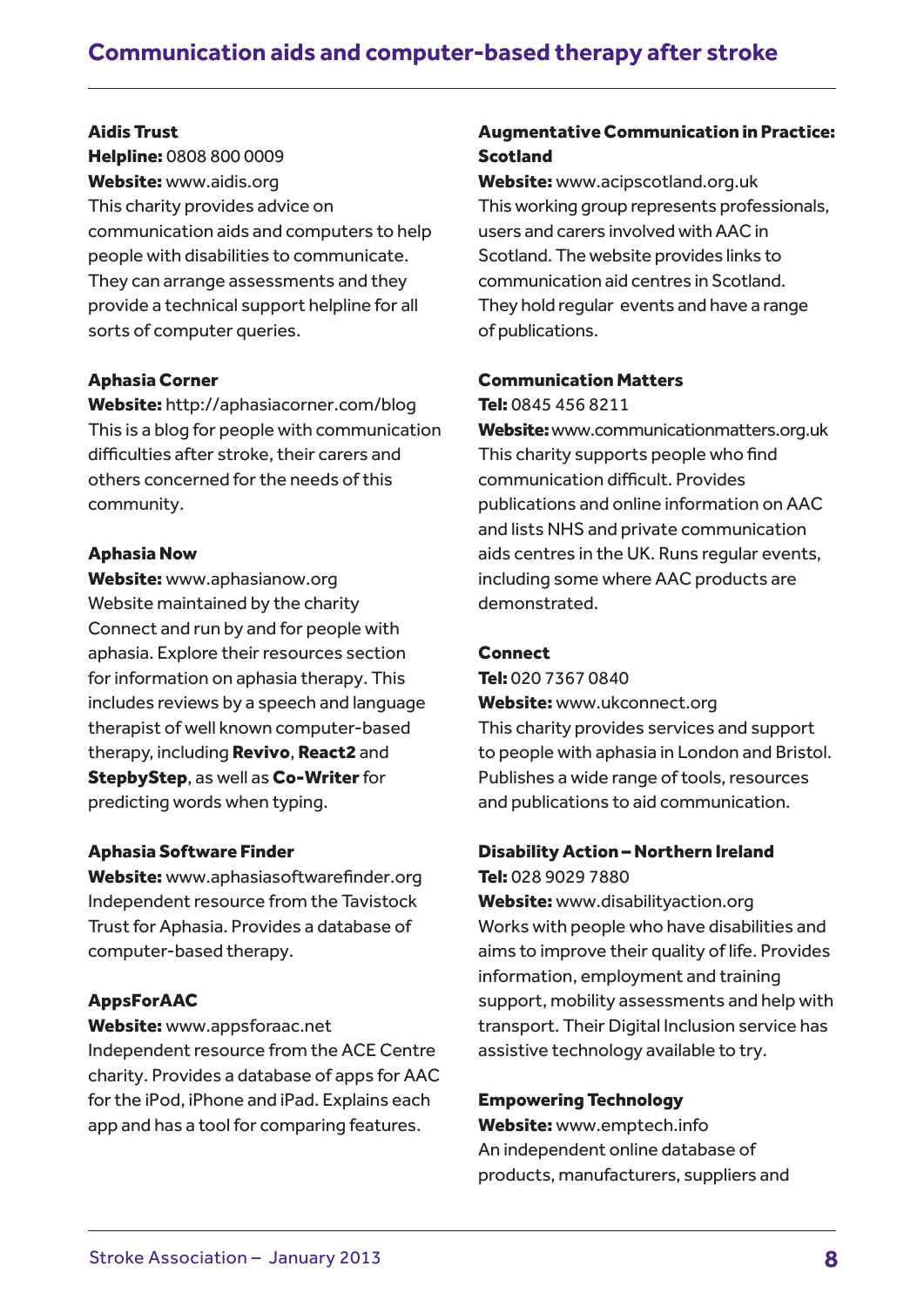services for assistive technology, including communication aids.

## I CAN

Tel: 0845 225 4073 Website: www.ican.org.uk This charity provides independent assessments of special educational needs for children with communication difficulties and runs two specialist schools. Offers training to professionals and an expert enquiry service for parents and professionals.

## Personal Communication Passports

Website: www.communicationpassports. org.uk

Provides templates for producing a personalised communication passport.

## **Speakability**

Helpline: 0808 808 9572

Website: www.speakability.org.uk This charity supports and campaigns for people affected by aphasia. Publishes a wide range of aids, resources and publications to help communication, including Medical Communication Passports.

## Speechbubble

Website: www.speechbubble.org.uk This website from the ACE Centre charity is an independent resource with a database of voice communication aids including information on software, symbol set vocabularies, the devices they run on and commercial suppliers. Gives detailed descriptions of individual products and how they work.

## Talking Point

Website: www.talkingpoint.org.uk This website from the charity ICAN provides information and resources for children and young people with speech, language and communication needs. Has information for young people, parents and professionals.

## **Apps for communication problems caused by stroke**

There are over 100 different apps for communication problems available for the iPhone, iPod or iPad. The website www. appsforaac.net from the ACE Centre charity has a list of the apps available with an easy comparison tool so you can see which device they can be used on, the symbols they use and their prices. Apps can be downloaded to your device from itunes.apple.com.

Fewer apps are available for android devices. The following is a list of apps available. Some have their own websites with more information. They can be downloaded from play.google.com.

- Box of words
- DAF
- Droidspeaker
- Communication helper
- Mobile 112
- My voice
- Small Talk **Website:** www.aphasia.com
- Speech assistant
- Speak it **Website:** www.future-apps.net
- Taptotalk **Website:** www.taptotalk.com
- Voice4u**Website:** http://voice4uaac.com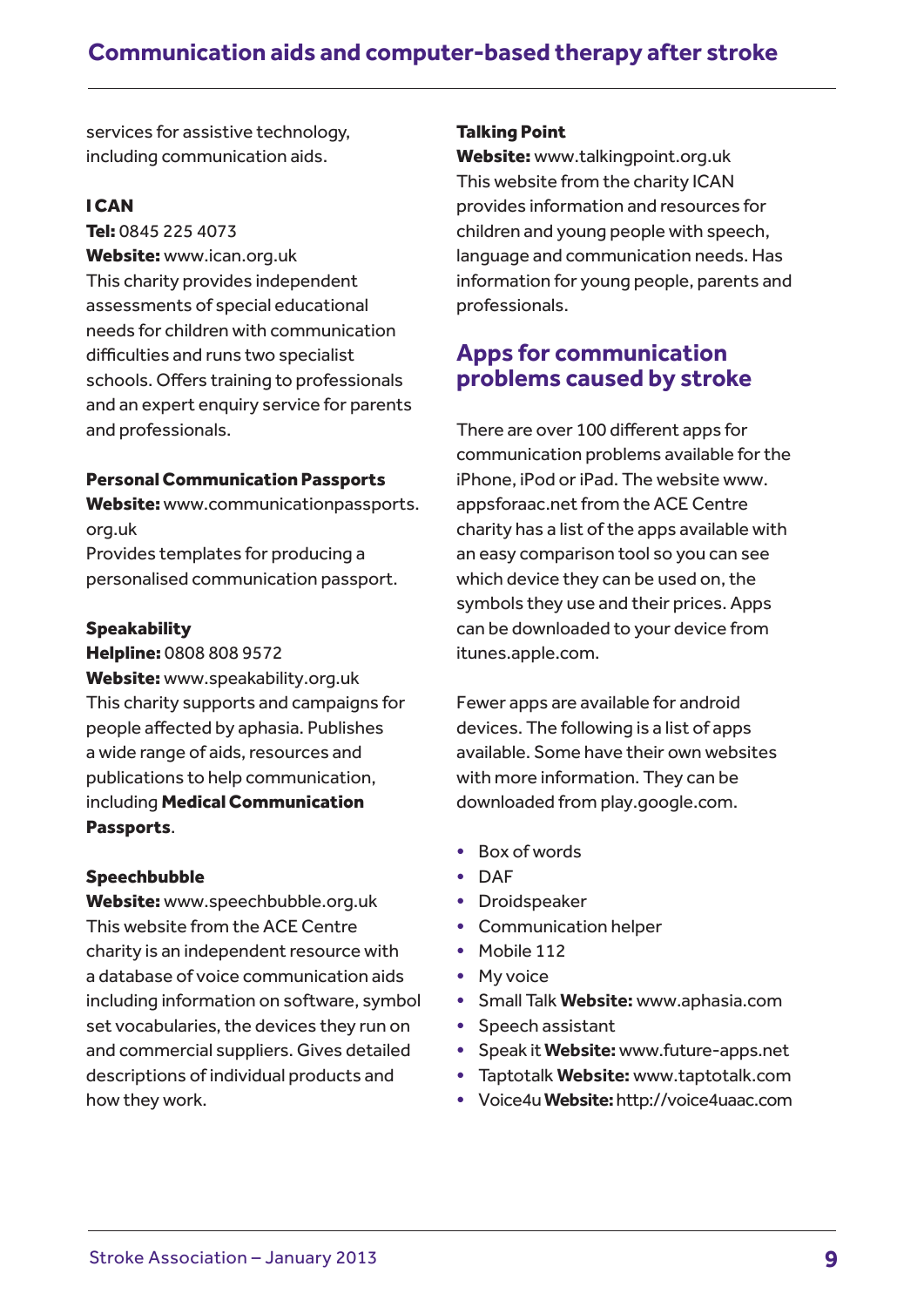## **Suppliers of communication aids**

This list includes many commercial suppliers of well-known communication aids.

## Ability World Ltd

Tel: 0845 47 47 245 Website: www.ability-world.com Sells a wide range of communication aids, from simple aids like alphabet boards, to specialist electronic aids.

## Dynavox Mayer-Johnson

Tel: 01926 516 250 Website: www.dynavox.co.uk A leading provider of communication aids providing specialist advice, training, loans and support. Their website has a guide to its communication solutions for aphasia and guidance on UK statutory funding sources. Electronic aids to support people with aphasia include **Maestro, Xpress** and Dynawrite 2.0.

### Inclusive Technology Ltd

Tel: 01457 819 790

Website: www.inclusive.co.uk Supplier of software and hardware for special educational needs, including a range of communication aids and communication software. They produce **Boardmaker**, a software package used to personalise and print your own communication boards based on Picture Communication Symbols and other pictures and graphics. Provides online and telephone technical support. There are also helpful articles on choosing communication aids on their website.

### Liberator

Tel: 01733 370 470

Website: www.liberator.co.uk Provides a range of communication aids and assistive technology products and services.

They can arrange assessments, evaluate products, and give training and support. Products available include the **ChatPC** range of text-to-speech devices and E-Tran Frames.

## Malvern Scientific

Tel: 01886 884 741 Website: www.malvernscientific.com Provides computer-based assistive technology for people with disabilities.

### MegaBee

Tel: 01600 714 856 Website: www.megabee.net Produces and sells the **MegaBee** portable, writing tablet for people who are unable to speak and to write clearly. The tablet responds to eye movements and blinking as the user selects letters that are displayed on a screen, or relayed to a computer screen using a wireless connection.

### Possum

Tel: 01296 461 000

Website: www.possum.co.uk Manufactures, sells and distributes a range of electronic assistive technology, including communication aids such as the **Jive!** handheld text-to-speech device and the **Sero** phone with communication aid functions. Provides product servicing and a range of other specialist services.

## QED – Quality Enabling Devices Ltd Tel: 023 9258 0600

Website: www.qedltd.com Sells and distributes a range of products for people with special needs, including communication software and simpler electronic communication aids, like the **AMDi** range which can play back recorded messages.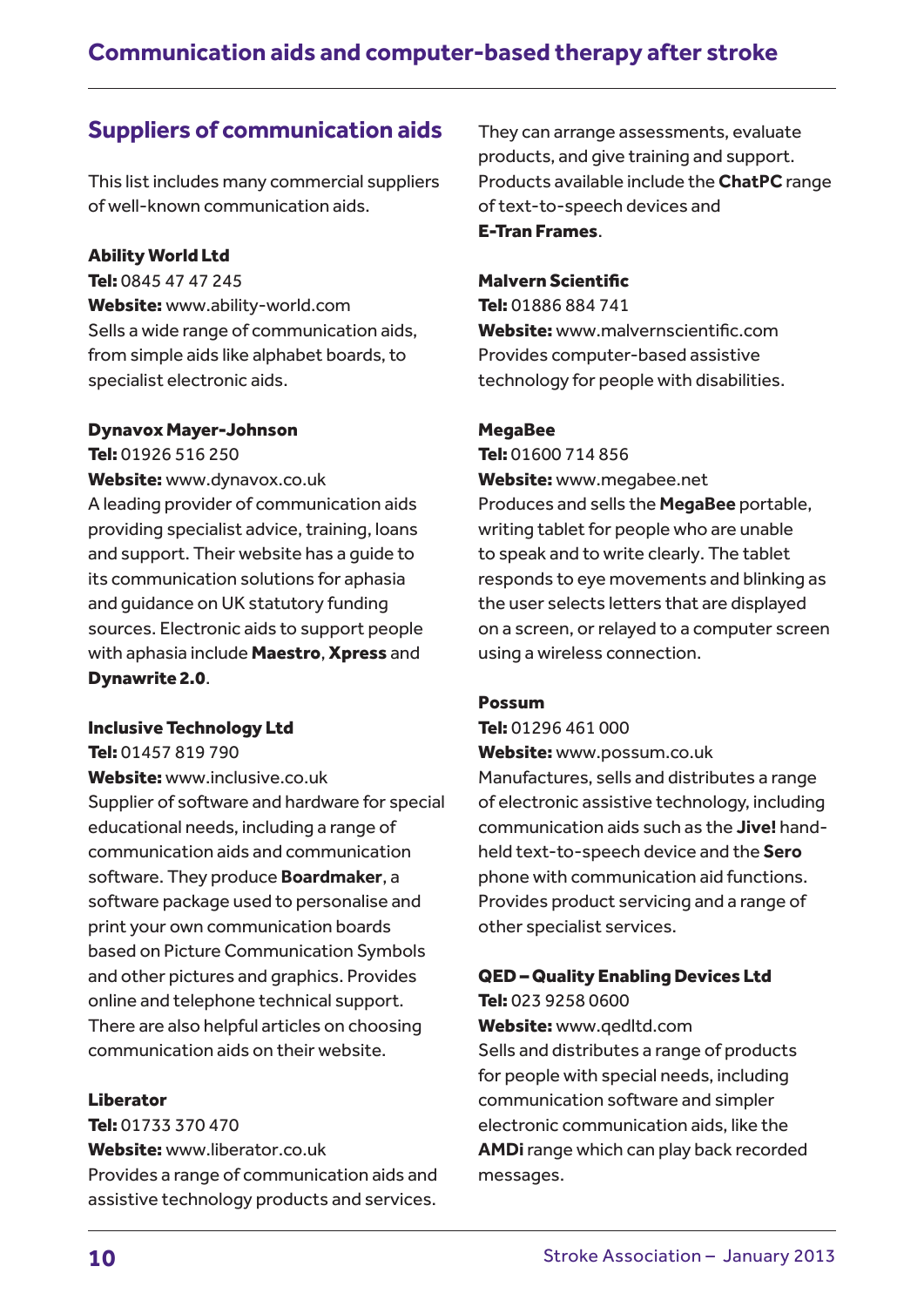## Smartbox Assistive Technology

Tel: 01684 578 868 Website: www.smartboxat.com Supplier of communication aids, eye gaze systems, and communication software such as **Sensory Software's Grid 2** for both communication and computer accessibility. Advice, assessment, loans, training and ongoing support are provided.

#### Talking Mats Centre

Tel: 01786 479 511 Website: www.talkingmats.com **Talking Mats** is a communication aid that uses a mat with picture symbols attached as an aid to expressing thoughts and feelings. *Talking Mats and Aphasia* package available.

#### **TechReady**

Tel: 0208 532 6138 Website: www.techready.co.uk Sells and distributes assistive technology products, including a range of communication aids and communication software and the **Dragon Naturally Speaking** voice recognition software range.

#### Toby Churchill Ltd

Tel: 01223 281 210

Website: www.toby-churchill.com Manufactures, develops, sells and services digital recording aids, voice amplifiers and the **Lightwriter** range of text-to-speech communication aids.

## **Suppliers of computer-based therapy software**

#### Bungalow Software

Website: www.bungalowsoftware.com Develops and sells a range of interactive therapy software for people with communication or cognitive disabilities due to stroke or brain injury. Includes the Aphasia Tutor programs, with 'Out Loud' versions available that speak cues and answers. Can be used independently or tailored by a speech and language therapist according to someone's needs and progress. Their UK distributor is Propeller Multimedia Ltd (see page 13).

#### Communication Partner

Website: www.communicationpartner.com Sells a series of six DVDs for aphasia therapy. They are designed to help someone with aphasia find single words and put words together to form phrases. Video samples of the therapy exercises are available online. Please note this is a US website, so check you would be able to play the DVDs on your player. They offer a 30-day money back guarantee.

#### Parrot Software

Website: www.parrotsoftware.com Develops and sells over 100 software programmes that provide computersupported therapy for speech and language problems, memory loss and other cognitive problems after stroke or brain injury. They are available to buy individually on CD, or by monthly subscription for use online on their website. Their website offers free trial versions of their programmes.

#### Propeller Multimedia Ltd

Tel: 01721 725 875

Website: www.propeller.net Sells a wide range of speech and language software. Includes **React2** for aphasia, Bungalow's suite of **Aphasia Tutor** software, **Lexion**, **Speech Sounds on Cue**, and **Sword** for people with dyspraxia and aphasia. You can buy them on CD-ROM or take out a monthly subscription to use on the internet. Low cost demonstration CDs are available, or you can download free trials of full